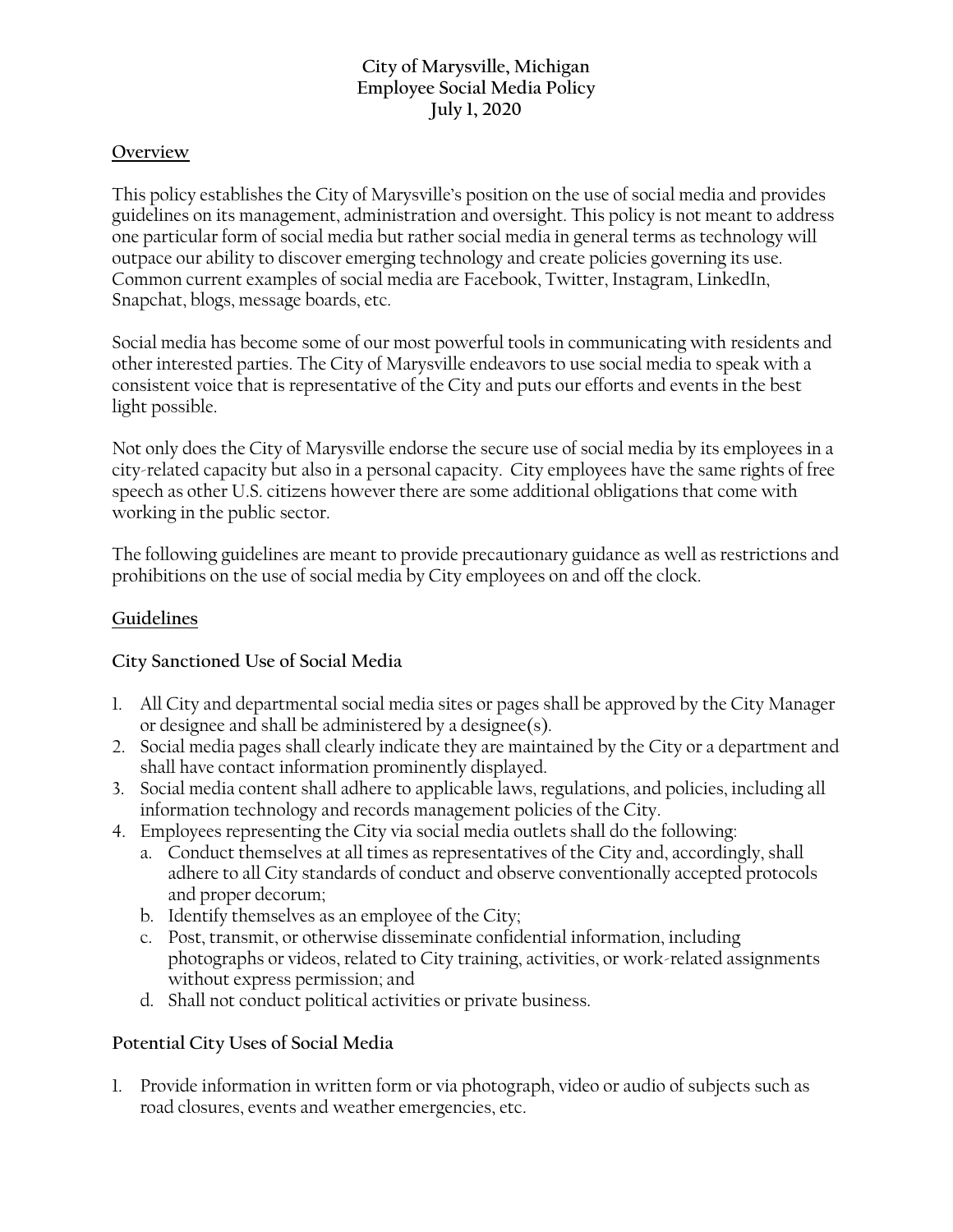- 2. Gather information for background checks on potential employees or volunteers.
	- a. Candidates applying for employment with the City must sign a release document enabling an assigned employee to conduct a background check using any resource to include social media.
	- b. The City has an obligation to include Internet-based content when conducting background investigations of job candidates.
	- c. Searches should be conducted by or with permission from the City Manager and only for the purposes or providing possible background material on an employee candidate.
	- d. Search methods shall not involve techniques that are a violation of existing law.
	- e. Vetting techniques using social media as one of many resources to provide valid and up to date information shall be applied uniformly to all candidates.
	- f. Every effort must be made to validate Internet-based information considered during the hiring process. This shall not be the only mechanism to provide background information on a possible candidate.

### **Personal Use of Social Media by Employees**

- 1. City employees are free to express themselves as private citizens on their personal social media sites to the degree that their speech does not impair or impede the performance of duties, impair discipline and harmony among coworkers or negatively affect the public perception of the City or bring disrespect on employees or the City. Employees are encouraged in their social media bios to display 'Opinions are my own.'
- 2. City or department social media sites shall not be used by employees for personal social media purposes.
- 3. As public employees, personnel are cautioned that their speech either on or off duty, and in the course of their official duties that has a link to the employee's professional duties and responsibilities or which brings disrespect on themselves or the City, will not be protected speech under the First Amendment.
	- a. Such conduct may form the basis for discipline if deemed detrimental to the City.
	- b. City employees should assume that their speech and related activity on social media sites will reflect upon their position within the City.
- 4. City employees shall not post, transmit, or otherwise disseminate any information to which they have access as a result of their employment without written permission from the City Manager or designee.
- 5. City employees are cautioned not to do the following:
	- a. Display department logos, uniforms or similar identifying items on personal web pages without prior written permission.
	- b. Post personal photographs or provide similar means of personal recognition that may cause him or her to be identified as an employee of the City of Marysville without prior written permission.
	- c. Use city e-mail addresses to register on social networks, blogs or other online tools utilized for personal use.
- 6. Adherence to the City's code of conduct is required in the personal use of social media. In particular, City employees are prohibited from the following:
	- a. Speech containing obscene or sexually explicit language, images or acts and statements or other forms of speech that ridicule, malign, disparage, or otherwise express bias against or disparage race, creed, color, age, religion, sexual orientation, gender, or national origin;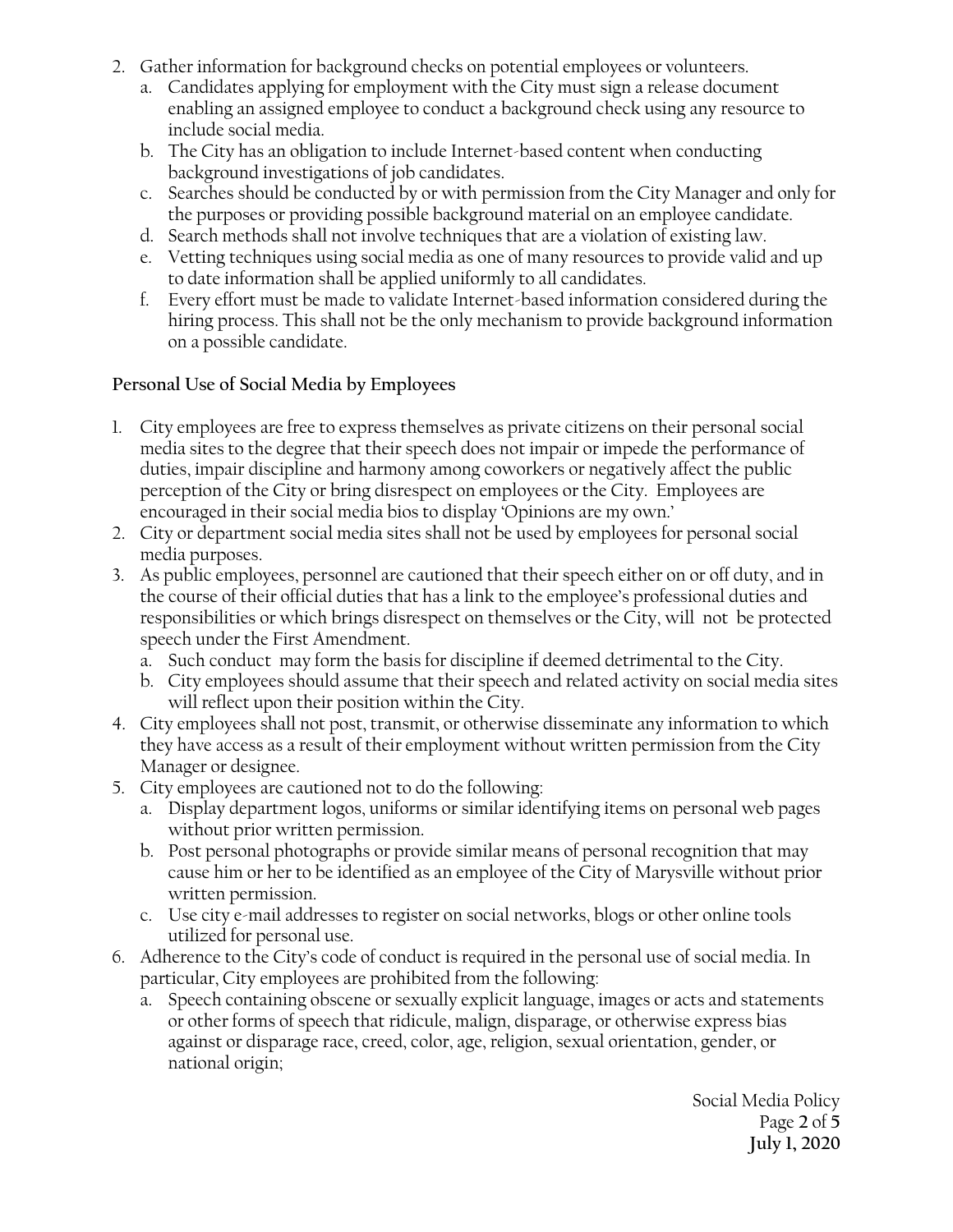- b. City employees may not divulge information gained by reason of their authority, make any statements, speeches, appearances, and endorsements or publish materials that could reasonably be considered to represent the views or positions of the City without express authorization;
- c. City employees should be aware that they may be subject to civil litigation for publishing or posting false information that harms the reputation of another person, group or organization otherwise known as defamation to include:
	- i. publishing or posting private facts and personal information about someone without his or her permission that has not been previously revealed to the public, is not of legitimate public concern, and would be offensive to a reasonable person;
	- ii. using someone else's name, likeness or other personal attributes without that person's permission for an exploitative purpose; or
	- iii. publishing the creative work of another, trademarks, or certain confidential business information without the permission of the owner.
- 7. City employees should be aware that privacy settings and social media sites are constantly in flux. They should never assume that personal information posted on such sites is protected and should take care to understand a site's terms of service.
- 8. City employees should expect that any information created, transmitted, downloaded, exchanged or discussed in a public online forum may be accessed by the City at any time without prior notice; and
- 9. City employees are cautioned that a violation of this policy may result in discipline up to and including discharge. Each employee is expected to exercise sound judgment when using social media and to adhere to this policy in all respects.

All in all when using social media, City employees should be mindful that their speech becomes part of the World Wide Web. Whatever is published will be in the public domain for a long time if not permanently.

## **Reporting Violations**

Any employee becoming aware of or having knowledge of a posting or of any website or webpage in violation of the provision of this policy shall notify his or her supervisor immediately for follow-up action.

# **Public Comment Policy on City Sanctioned Social Media Accounts**

As a public entity the City of Marysville must abide by certain standards to serve all its constituents in a civil and unbiased manner. Comments or content containing any of the following inappropriate forms of content shall not be permitted on our social media sites and are subject to removal and/or restriction by the City:

- 1. Comments not related to the business of the City (or specific department if departmentspecific site), or not relevant to the original topic;
- 2. Violent, profane, obscene or pornographic content and/or language;
- 3. Content that promotes, fosters or perpetuates discrimination on the basis of race, creed, color, age, religion, sexual orientation, gender, or national origin;
- 4, Content that threatens or defames any person or organization;
- 5. Content that is hateful or incites violence;

Social Media Policy Page **3** of **5 July 1, 2020**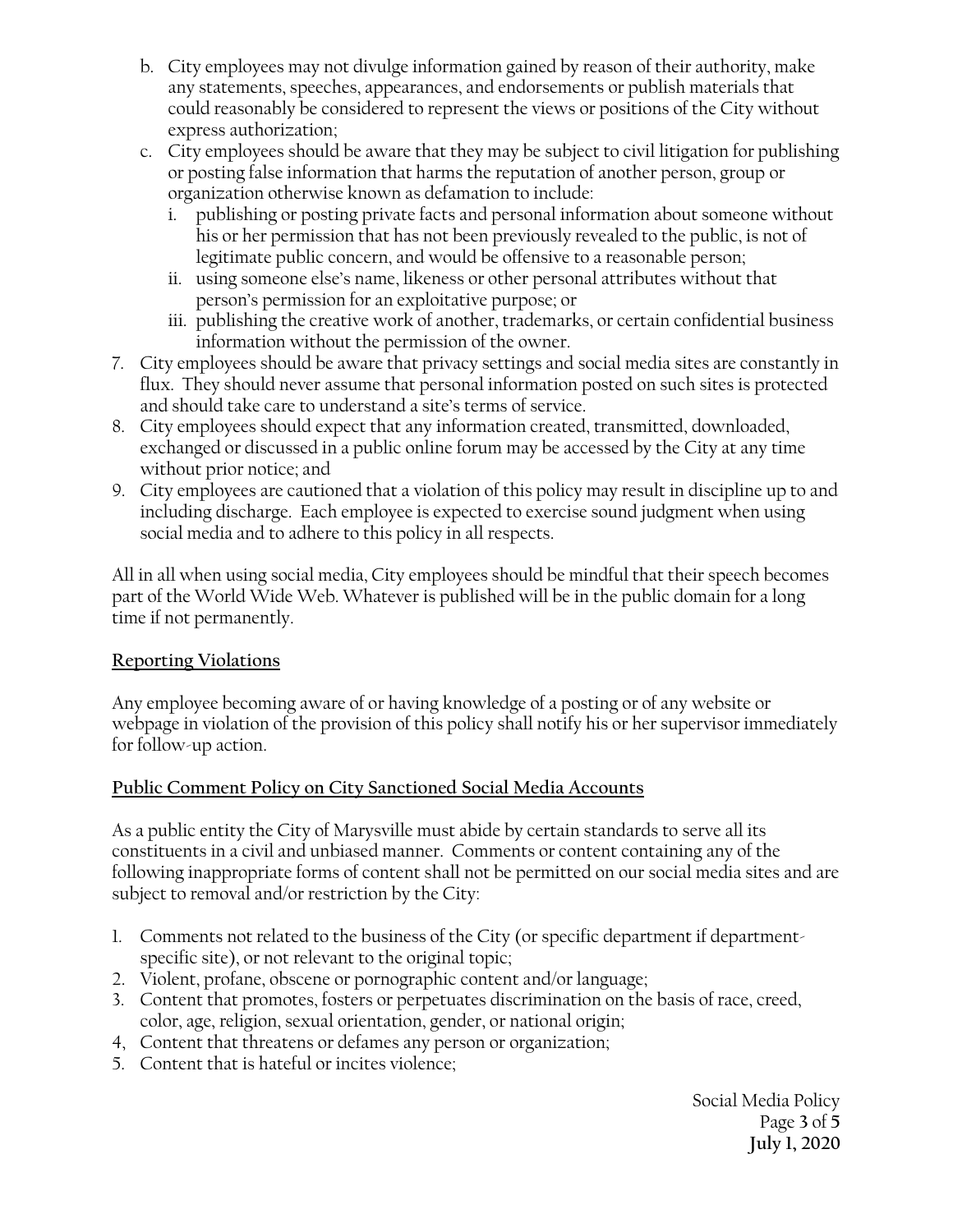- 6. Solicitation of commerce, including but not limited to, advertising of any non-government related event, or business or product for sale;
- 7. Conduct in violation of any federal, state or local law;
- 8. Encouragement of any illegal activity;
- 9. Information that may tend to compromise the safety or security of the public or public systems; and
- 10. Content that violates a legal ownership interest, such as a copyright, of any party.

A comment posted by a member of the public on any City of Marysville social media site is the opinion of the commentator or poster only, and publication of a comment does not imply endorsement of, or agreement by, the City, nor do such comments necessarily reflect the opinions or policies of the City of Marysville.

The City reserves the right to deny access to City of Marysville's social media sites for any individual, who violates the City's social media policy, at any time and without prior notice.

Departments shall monitor their social media sites for comments requesting responses from the City and for comments in violation of this policy.

All comments posted to any City of Marysville site are bound by Facebook's Statement of Rights and Responsibilities located a[t http://www.facebook.com/terms.php.](http://www.facebook.com/terms.php) The City reserves the right to report any violation of Facebook's Statement of Rights and Responsibilities to Facebook with the intent of Facebook taking appropriate and reasonable responsive action.

#### **Reporting/Removal of Unauthorized Comments**

The City requires that department-designated social media administrators immediately notify the City Manager's Office if there is any posted material that may be inappropriate, that violates this policy, or any City policy, is illegal, or that potentially infringes the copyrights or other rights of any persons. The City Manager's Office will investigate and respond to all reports of potential violations of this policy.

Any content removed based on these guidelines must be retained by the sponsoring department for a reasonable period of time, including the time, date and identity of the poster, when available. Upon removal of content, the social media administrator shall notify the commenter that his or her response has been deemed inappropriate and removed due to inconsistency with the City's content requirements.

The City reserves the right, at any time and without prior notice, to deny access to the social media site to any individual who violates this policy.

#### **Terms of Use for Constituents**

The City of Marysville's social media pages maintain a "Terms of Use" agreement for its constituents. All comments posted to any City social media site are bound by these Terms of Use and the City reserves the right to report any user violation. Terms of Use can be found at on the City of Marysville's website at [cityofmarysvillemi.com](http://www.cityofmarysvillemi.com/) and visitors to the City's sites are expected to follow these guidelines.

> Social Media Policy Page **4** of **5 July 1, 2020**